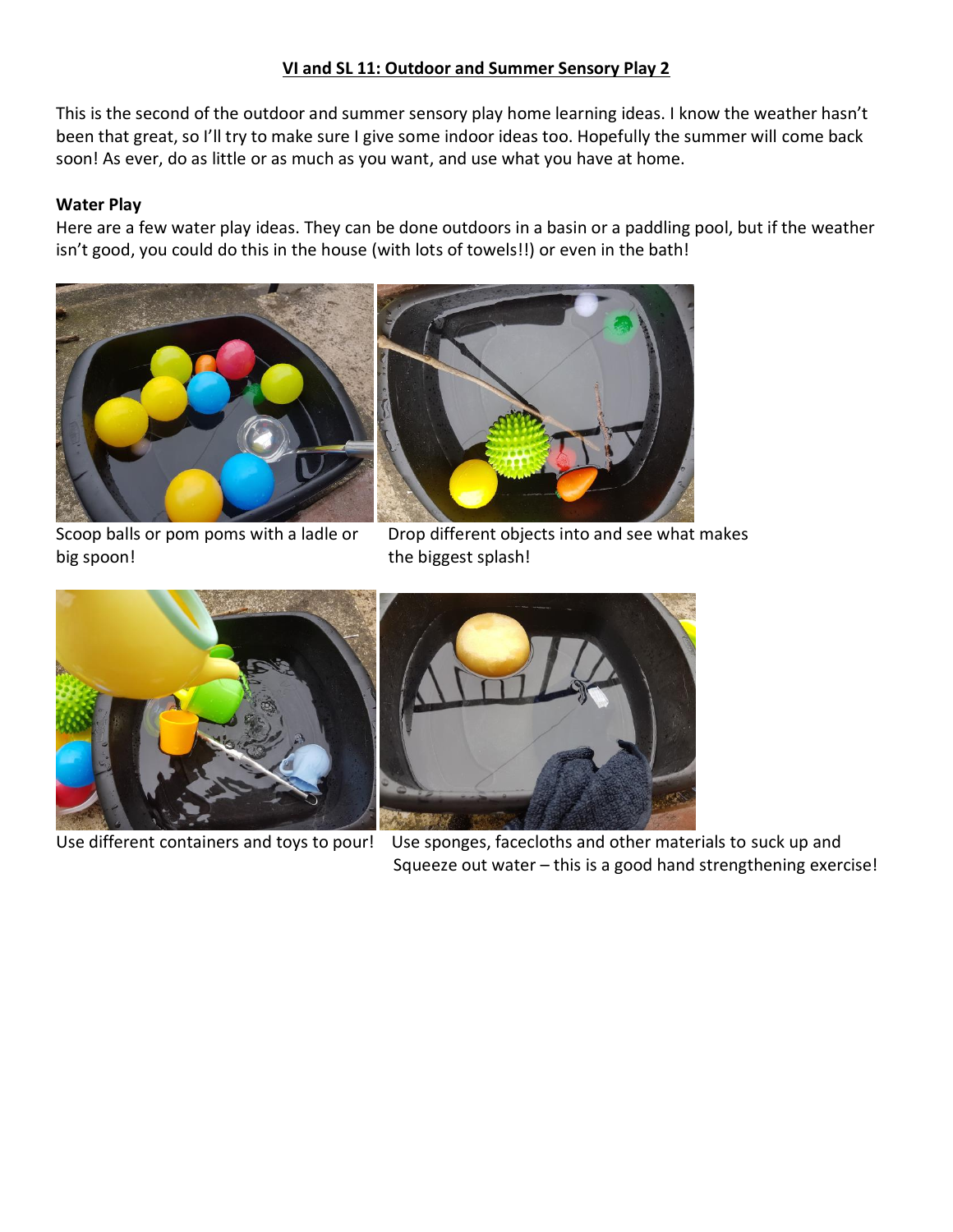## **Messy play**

Make some soap foam. This is a bit messy, but feels amazing! And of course, although it's messy play, it's made of soap so it's clean!

It's made by using a blender – you can use a jug blender, I don't have one so used my hand blender. All of the recipes I've seen use washing up liquid – I did this, but also did a version using bubble bath, in case of sensitive skin. Both worked really well. I used a generous squirt of either washing up liquid or bubble bath – I think about 2 tablespoons. I added slightly less water, and then blended until it turned into thick foam. If it's too runny you can add more washing up liquid or bubble bath, or if it's too thick add more water. If you're feeling adventurous you could add a drop of food colouring, and even make different coloured batches. If you want to make a larger amount, increase the two ingredients, just make sure not to add too much water. I have seen recipes which recommend adding a bit of cornflour, I think this makes it last longer but it works fine without.

Search Pinterest for alternative recipes.





This is made with washing up liquid. This is made with bubble bath - this is my favourite as I prefer



#### **Indoor Scavenger Hunt**

If the weather isn't good so you can't get out to do last weeks listening walk, why not do an indoor scavenger hunt. The last page of this document is an indoor scavenger hunt checklist.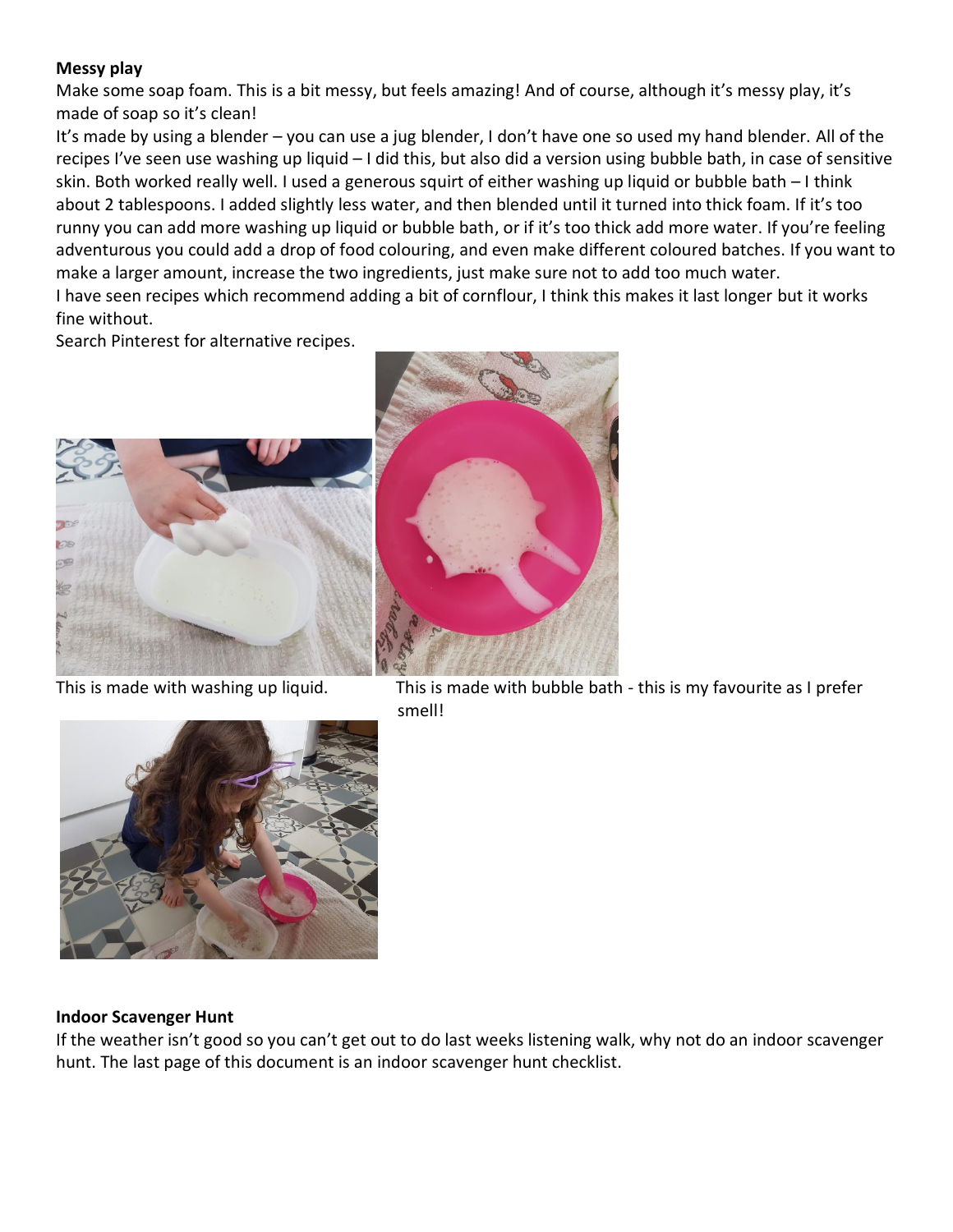## **Go on a bear hunt!**



Here are my ideas for an outdoor, active sensory story for We're Going on a Bear Hunt which you can do when out for a walk. You can read the story or watch the Channel 4 adaptation before you go out. You don't need to take anything with you, except your imagination!

- Repeat the line 'We're going on a bear hunt, we're going to catch a big one, what a beautiful day, we're not scared!
- Grass walk through long grass, or feel short grass while walking pretend to push the long grass out of the way and say 'swishy, swashy.'
- River walk with big steps and say 'splash, splosh.'
- Mud walk with big, slow steps and say 'squelch, squerch.'
- Forest run and say 'stumble, trip' if you are near trees, run and hide behind them, or even have a game of hide and seek!
- Snowstorm huddle in close, walk very slowly and 'blow' like the wind.
- Cave tiptoe, tiptoe, tiptoe and then.......
- RUN!!!